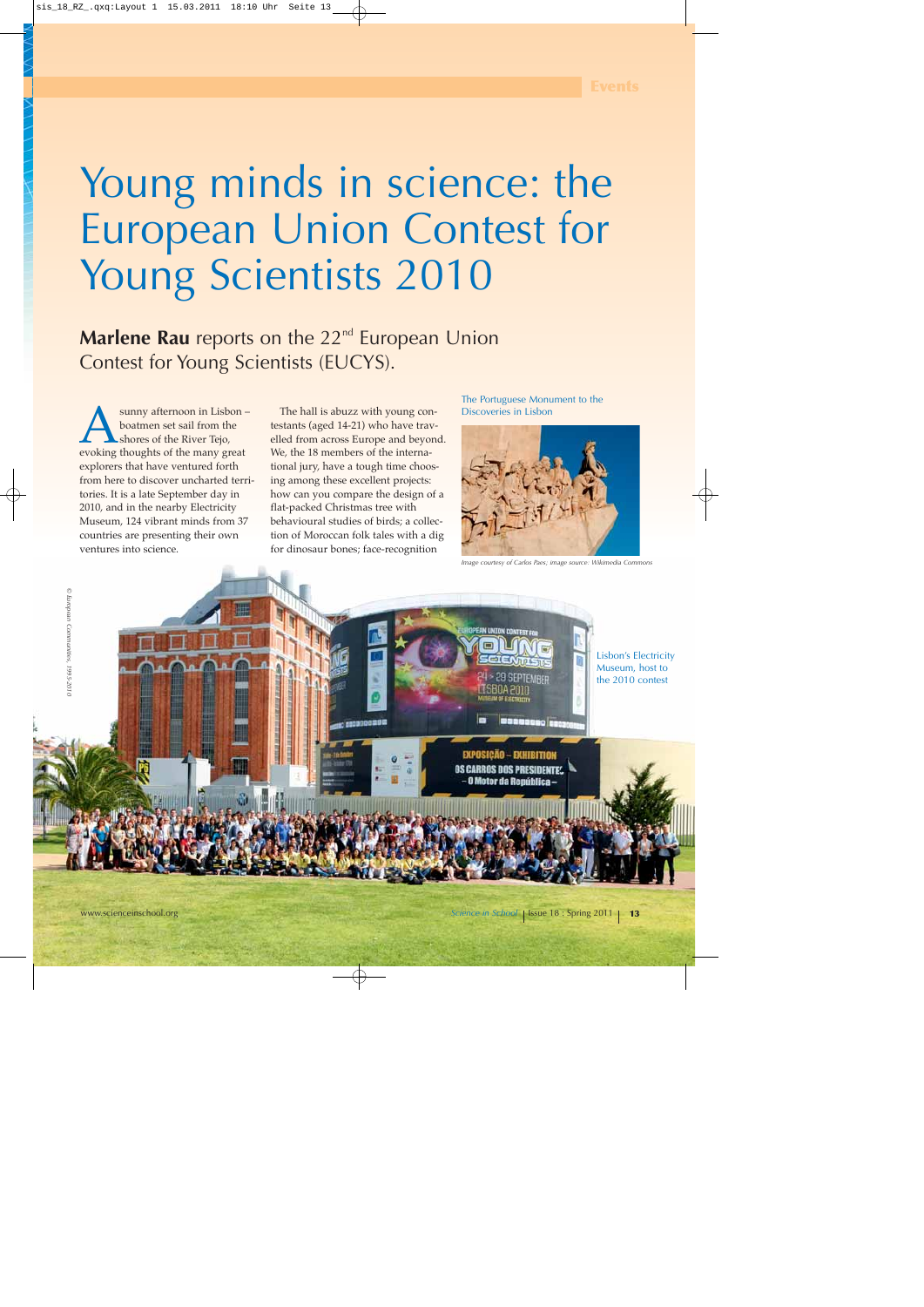

Francesco Romanelli, director general of EFDA-JET and chairman of EIROforum, presents the ILL prize to Radko Kotev. In the background, CERN prize winner Volha Shumskaya (left) and ESA prize winner Vladimíra Bejdová (right)

algorithms with improved methods for wastewater treatment; a gadget for identifying fraudulent drycleaners with a study on whether Internet addiction causes brain lesions?

The European Union suggests a good recipe for creating a winning project: "Choose a subject that interests and inspires you (the idea must of course be an original one). Add a little curiosity and know-how, a touch of perseverance and obstinacy, some advice from specialists, a good pinch of ingenuity, a large measure of a critical mind, enthusiasm and an enterprising spirit and, above all, the best part of your imagination."

While the jury is locked in fierce discussions behind closed doors, the contestants explore Lisbon and its surroundings: they dance the

quadrille with costumed guides in the baroque palace in Mafra; dine in the adjoining monastery, served by soldiers training for conflict zones; listen to talks on biodiversity and patenting; and satisfy their curiosity in the 'Explore' room at the Park of Nations Knowledge Pavilion: can you touch a tornado? Are all shadows just black and white?

And of course, there is much to explore inside the Electricity Museum, too: during the breaks, students peruse the museum's marvellous interactive exhibition.

Finally, the 26 prizes are allocated. First-prize winners are Miroslav Rapcak and David Pegrimek from the Czech Republic, who computer-predicted a complete phase diagram of CO<sub>2</sub> nanoclusters; Márton Balassi and Dávid Horváth from Hungary, who developed a computer simulation of ecosystems for the classroom, which can also be used for risk assessment; and Lukasz Sokolowski from Poland, who studied the foraging strategy of the ant *Formica cinerea*.

The ten main prizes sponsored by the European Union are complemented by a range of prestigious special prizes, including those offered by EIROforumw1: seven one-week stays at one of its member organisations, each of which is awarded to a worthy participant who would profit from a visit to that institute.

Volha Shumskaya (aged 17) from Belarus will travel to CERN<sup>w2</sup>, the European Organization for Nuclear Research in Geneva, Switzerland, where enormous amounts of data are generated and processed every day. This enthusiastic mathematician has studied the extrema of least common multiples and greatest common divisors for sequences of numbers. Janis Smits (aged 18) from Latvia is the proud winner of a visit to the fusion reactor at EFDA-JET<sup>w3</sup> in Culham, UK. Like his host organisation, Janis is concerned with improving energy generation, and has developed a light thin-layer lithium iron phosphate battery to propel his bicycle.

Vladimíra Bejdová (aged 19) from the Slovak Republic will visit the European Space Agency<sup>w4</sup>. The space enthusiast has discovered and analysed a new binary star in the Andromeda constellation using a small telescope.

The biologist among the EIROforum prize winners is Raghd Rostom (aged 19) from the UK. Her use of cells from embryonic chick bones as a model for osteogenic versus chondrogenic differentiation in stem cells won her a visit to the European Molecular Biology Laboratory<sup>w5</sup> in Heidelberg, Germany. Young astronomer Pavel Fadeev (aged 19) from Israel will travel to the European Southern Observatory's<sup>w6</sup> telescopes in Chile, where he can discuss his unique catalogue of 270 extragalactic star-forming regions with professional colleagues.

Maths enthusiast Radko Kotev (aged 18) from Bulgaria was awarded a trip to the Institut Laue-Langevin  $(ILL)^{w7}$  for finding a new solution to the geometrical Apollonius problem –

© European Communities,



The winners of the European Union prizes at EUCYS 2010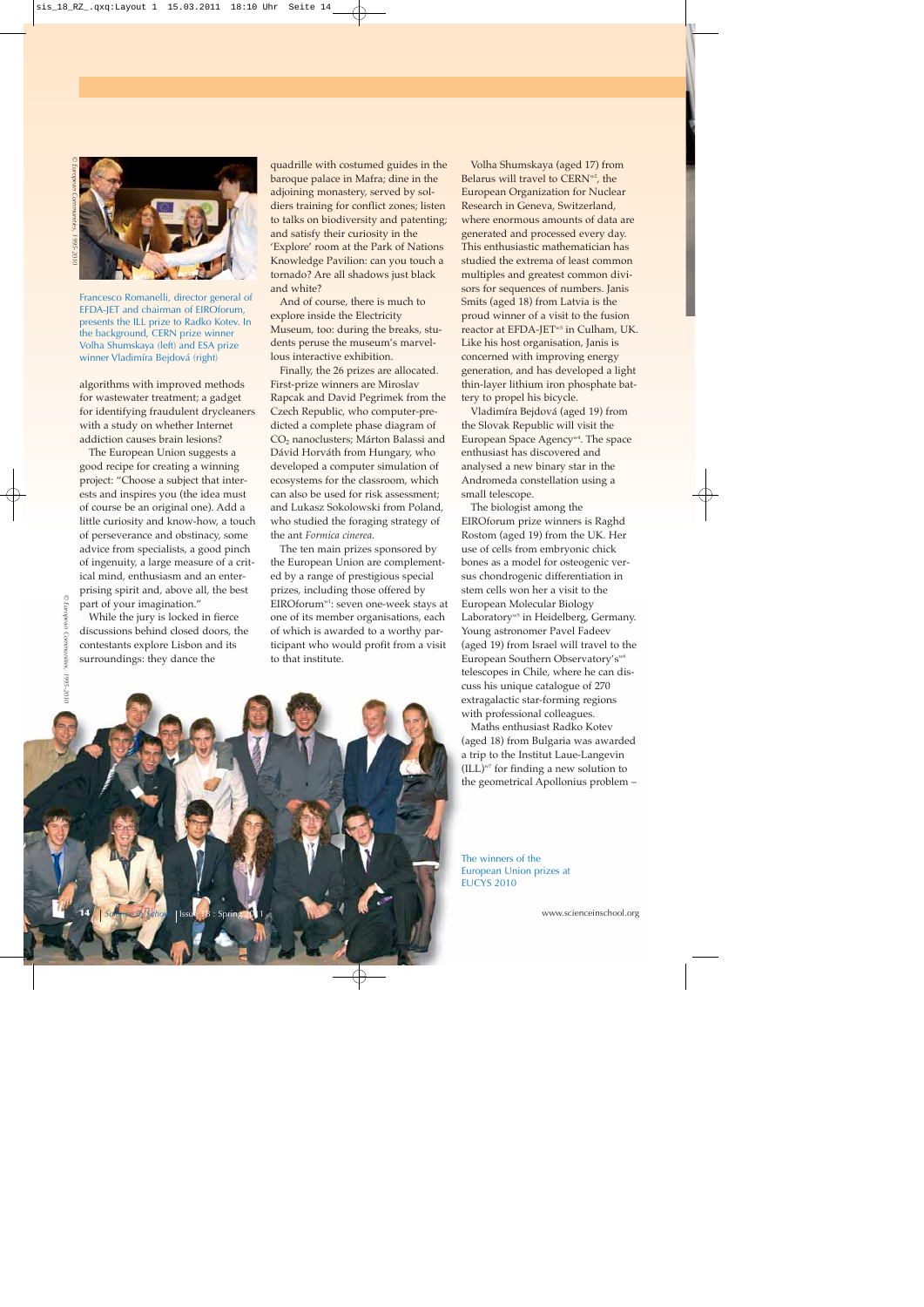

*Image courtesy of the Portuguese Youth Foundation, Host Organiser of EUCYS 2010*

constructing a circle that is tangential to three given circles. He will be joined at the campus of ILL and the European Synchroton Radiation Facility (ESRF)w8 in Grenoble, France, by ESRF prize winner Sebastian Cincelli (aged 19) from Italy, a young engineer who designed 'social' robots on wheels for exploring uncharted areas.

Read about these and all other award winners and their projects on the EUCYS 2010 website<sup>w9</sup>.

Apart from explaining their projects to the jury, the contestants also have the chance to present their work to the general public. Over 3000 students from schools across Portugal visit the EUCYS stands and marvel at their peers' ingenuous ideas. This may lay the foundation for the next generation of EUCYS contestants. The event does have an impact, as João Amaral (aged 21) is well aware – one of the many Portuguese student helpers, he was himself a contestant in EUCYS 2007. These helpers not only solve any minor or major problems the contestants have, and guide them through their social programme, but this year also give their own set of awards at

the final ceremony, in 14 categories such as 'the funniest', 'the most enthusiastic' or 'the most Portuguese' project (which goes to the Brazilian contestant).

The impact of EUCYS is something Maximos Tsalas from EFDA-JET can vouch for, too – together with Claus Habfast from ESRF, he offered an enjoyable evening of lectures on energy to the students, demystifying the concept of fusion energy, to coincide with the theme of the Electricity Museum<sup>w10</sup>. "EIROforum has been a part of this contest for many years, and last year's winner is currently visiting EFDA-JET, working with us," says Maximos. "We are always looking for bright minds, so we offer selected participants the opportunity to visit EIROforum organisations.'

ü

Sandro Young from Canada demonstrates his 3D user interface

**Events**

And what is the contestants' verdict? "I'm certain we will carry these memories with us for the rest of our lives: to meet other young scientists, to understand their projects and to share some ideas are our main goals during these days," explains Guoda Radaviciute from Lithuania.

EUCYS is a great experience for everyone involved – and we are already looking forward to EUCYS 2011 in Helsinki, Finland<sup>w11</sup>.

## **Web references**

- w1 For more information about EIROforum, see: www.eiroforum.org
- w2 To learn more about CERN, see: www.cern.ch
- w3 More information about EFDA-JET is available here: www.jet.efda.org
- w4 To learn more about the European Space Agency, visit: www.esa.int
- w5 For more details about the European Molecular Biology Laboratory, see: www.embl.org
- w6 More information about the European Southern Observatory is available here: www.eso.org

**Contestants** exchanging ideas